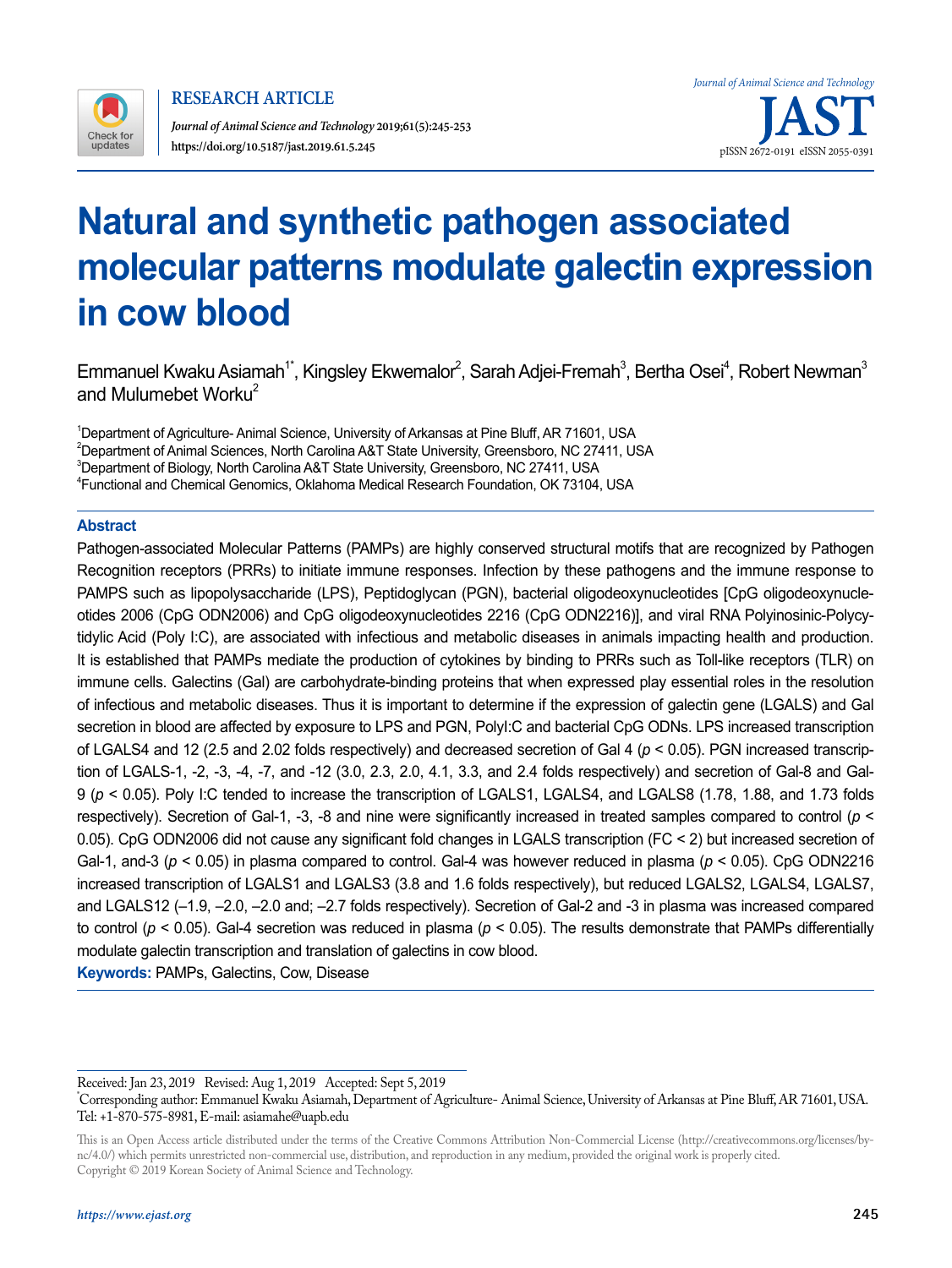## **Background**

Cows are infected by numerous pathogens that affect their productivity and health.These pathogens include bacteria, protozoa, and viruses. Diseases caused by pathogens affect the profitability of rearing animals [1,2]. Pathogen-associated Molecular Patterns (PAMPs) are recognized by pathogen recognition receptors (PRRs) on host cells to trigger immune responses [3]. Lipopolysaccharide (LPS), peptidoglycan (PGN), double-stranded viral RNA (Poly I:C) and bacterial oligonucleotides (CpG ODNs) are associated with infectious and metabolic diseases in the cow [2,4–6]. PAMPs mediate the production of cytokines by primarily binding to PRRs, such as TLRs on immune cells to activate several signaling pathways [7–9]. There are 10 TLRs identified in cows that recognize PAMPs [10]. Previous studies have reported that the increase of LPS in the digestive tract of the cow phenomenon called subacute ruminal acidosis, and its translocation into the bloodstream, results in immune responses which if not controlled, causes serious health consequences [11]. Proper recognition and elimination is essential to animal health and production [12]. Aside from TLRs, other receptors and co-receptors play significant roles in recognition and pathogen elimination.

Numerous studies have shown that Gal, a family of proteins defined by their affinity for  $\beta$ -galactosides, participate in the regulation of both innate and adaptive immunity [13–15].

Some galectins have been studied to bind microorganism‐specific glycans, or host‐like glycans on microorganisms to initiate immune responses [16]. Galectin mediated immune response could either lead to clearance of microorganism or favor establishment of the pathogens. Galectins (Gal) act as PRRs that orchestrate immune responses according to the level of pathogenicity of the invading microorganisms [17]. Some members of the galectin family are also known alarmins for sepsis, a condition caused by an overwhelming immune response to microbial infection [18].

The most significant advancement in animal health in the past three decades has been the paradigm shift from treatment of clinical illness to disease prevention [19]. Overuse of antibiotics in animal production has raised food safety and public health concerns in addition to its reduced effectiveness and resistance in animals [20]. As such, numerous studies are emerging to better understand the molecular mechanisms leading to infectious diseases to design more effective management practices to reduce cow health disorders [7,8]. An increased understanding of the genetics underlying the immune response mechanism of cows during infections may offer opportunities for alternative control strategies.

Because galectins are involved in immune responses and the outcome of microbial infections, it was essential to evaluate whether its expression in cows is affected by pathogen-associated molecular patterns (PAMP) stimulation in whole blood. Understanding galectin expression in response to PAMP stimulation will aid in drug design aimed at galectins as targets. This study aimed to evaluate the effect of stimulation with known PAMPs (natural and synthetic) on galectin gene expression in cow blood.

### **Materials and Methods**

#### **Animals**

The Institutional Animal Care and Use Committee of North Carolina A&T State University approved all protocols for animals handling. Five multiparous Holstein Friesian periparturient cows (N = 5) from North Carolina A&T State Dairy farm were used. None of the animals showed any signs of disease or received medications during the 4-week period before blood sampling.

#### **Blood sampling**

Complete details of blood sampling have been reported elsewhere [21]. Briefly, Whole blood (10 mL) was collected aseptically from the jugular vein of the animals into vacutainer tubes containing 1mL of the anti-coagulant Acid Citrate Dextrose. The tubes were gently mixed and placed on ice immediately after collection. The samples were transported to the Laboratory for Animal Genomic Diversity and Biotechnology at North Carolina A&T State University for further analysis.

#### **Stimulation of whole blood**

One mL of blood from the cows was each incubated with 10 µg/ mL each of either *Escherichia coli* derived LPS (Sigma-Aldrich, St. Louis, MO), *Staphylococcus aureus*-derived PGN (Sigma-Aldrich), CpG ODN (2216) class A (Invivogen, San Diego CA ), CpG ODN (2006) class B (Invivogen) and 12.5 µg/mL of poly I:C (Invivogen) individually to assess the expression of *LGALS*. Samples treated with phosphate buffer saline (PBS) served as control. Samples were incubated at 37°C, with 85% humidity and 5%  $CO<sub>2</sub>$ for 30 minutes. At the end of the incubation period, the tubes were spun down at  $1,700 \times g$  at 4°C for 10 minutes. Supernatants were collected and stored at –80℃ to measure secreted galectins concentration. Trizol (1 mL) was added to cell pellets and stored for RNA isolation (Ambion®, Thermo Fisher Scientific Inc, Waltham, MA).

#### **Total RNA isolation and cDNA synthesis**

Total RNA was isolated using Trizol according to the manufacturer's instructions (Sigma-Aldrich St. Louis, MO). The appropriate precautions were used to avoid RNase contamination throughout the entire procedure [9]. The RNA concentration  $(ng/µL)$  and purity (260/280) were assessed using a Nanodrop Spectrophotometer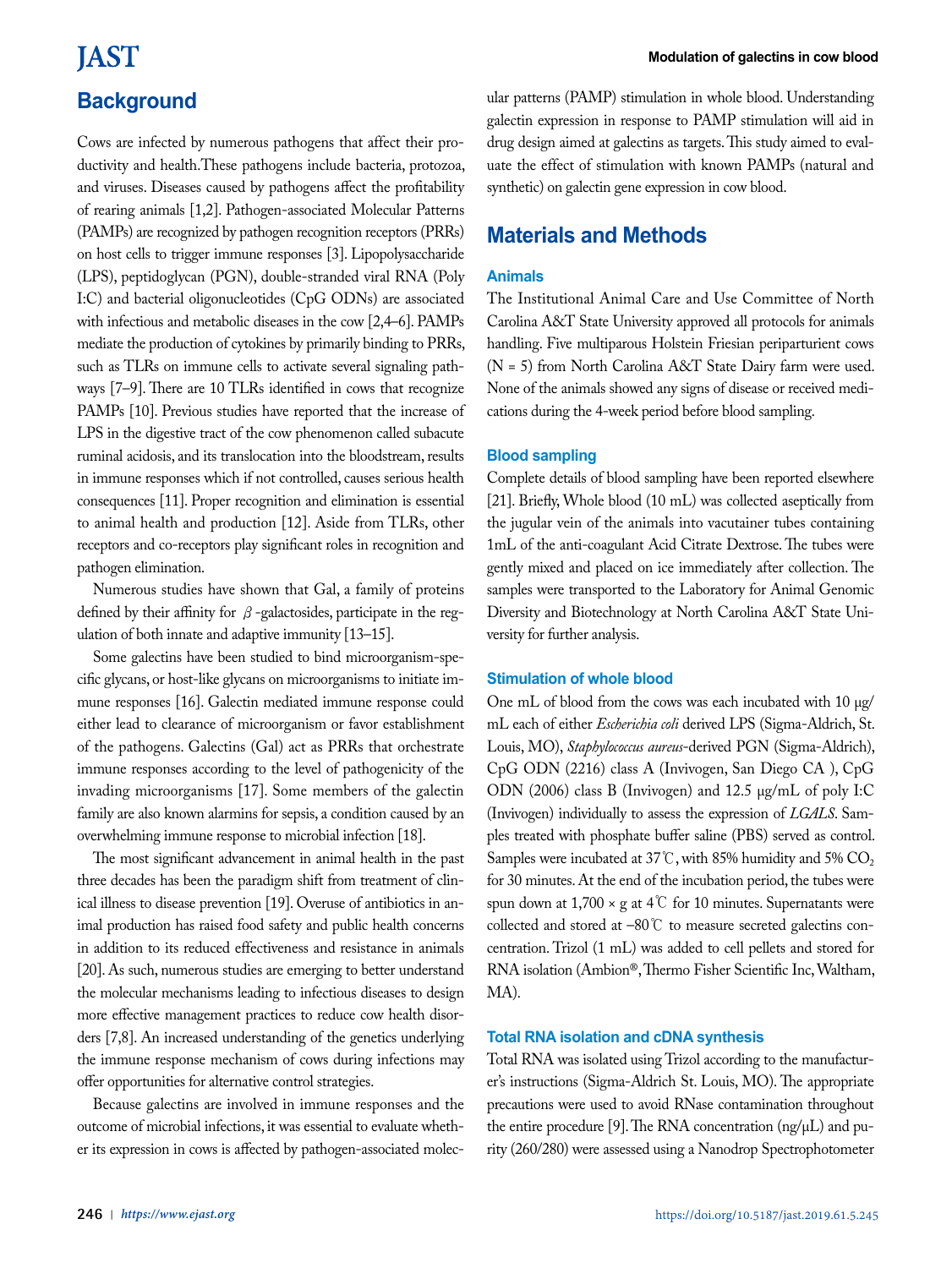#### **Emmanuel Kwaku Asiamah, et al.**

ND 1000 (Thermo Scientific Inc., Waltham, MA). Total RNA was pipetted into an RNA 6000 Nano LabChip® (Agilent Technologies, Santa Clara, CA) and RNA integrity was determined using Bioanalyzer following manufacturer's protocol (Agilent). Complimentary DNA (cDNA) synthesis was performed with 500 ng/ $\mu$ L RNA (purity  $260/280 = 1.8$ , RIN = 7). Retroscript kits (Ambion<sup>®</sup>) were used to synthesize cDNA for real-time Polymerase chain reaction. cDNA synthesis was performed in an MWG AG Biotech Primus 96 Plus Industrial Lab Thermal Cycler (MWG Biotech Huntsville, AL). Total RNA (1 µg) was heated to 85°C for 3 minutes and placed on ice, centrifuged briefly, and returned to ice. The remaining RETROscript® components were added: 10X RT (PCR) buffer (2  $\mu$ L), dNTP mix (4  $\mu$ L), RNase inhibitor (1  $\mu$ L), and MMLV-RT (1  $\mu$ L), for a final volume of 20  $\mu$ L. The components were mixed gently, centrifuged briefly and incubated at 42–44℃ for 1 hour, followed by an incubation step at 92℃ for 10 minutes to inactivate the Reverse Transcriptase (RT). Polymerase chain reaction was performed by assembling the following components: RT reaction buffer (5 µL), 10X PCR buffer (5 µL), dNTP ( $2.5 \mu L$ ), Nuclease-free water ( $37.5 \mu L$ ), PCR primers (provided in kit) (2.5  $\mu$ L), and thermostable DNA Polymerase (1–2 units (U)). The PCR cycle was: Step 1) Initial denaturation, 94℃ for 2 minutes; Step 2) Amplification, 94℃ for 30 seconds (denaturation), 60℃ (annealing) for 30 seconds, 72℃ (extension) for 1 minute; Step 3) to Step 2 for 30 cycles; and Step 4) Final Extension, 72℃ for 5 minutes.

#### **Gene expression profiling**

With the use of Primer-3 online tool [\(http://bioinfo.ut.ee/prim](http://bioinfo.ut.ee/primer3-0.4.0/)[er3-0.4.0/\)](http://bioinfo.ut.ee/primer3-0.4.0/), Forward and reverse primers for cow galectin genes *LGALS1, 2, 3, 4, 7, 8, 9, 12,* and *15* were designed commercially. Based on published sequences, cow specific Glyceraldehyde 3-phosphate dehydrogenase (*GAPDH*) and β actin were purchased from MWG, Biotech Huntsville AL. β-actin and GAP-DH were used as internal controls and for normalization.

#### **Real-time qPCR**

Real-time qPCR was performed in the CFX Connect real-time system (Bio-rad Laboratories, Hercules, CA). The qPCR reaction mixture consisted of template, primer (µL), intercalating dye SYBR Green, DH<sub>2</sub>O, 200 ng of cDNA, 1 µL (100 µM) of forward primer, 1 µL (100 µM) of reverse primer, 10 µL of SYBR Green and  $DH_2O$  to the volume of 20  $\mu$ L.

All samples were carried out in triplicate 20-µL reactions in 96 well plates, and a negative control with no cDNA template were included in every run. The run program used were: Step 1) 95℃ for 15 seconds for denaturing, Step 2) 60℃ for 30 seconds for primer annealing, and 72℃ for elongation. Step 3) to Step 2 for 30 cycles; and Step 4) Final Extension, 72℃ for 5 minutes. Specificity of the amplicon products was confirmed by visual inspection of melting curves. Real-time PCR data was analyzed using the Livak's method [22]. The housekeeping genes (GAPDH and  $\beta$ actin) and samples from far-off/PBS treated cows were used to determine the ΔΔCt [22]. Fold change in transcript abundance was calculated using the Livak method. Where

 $\Delta$ Ct = (Target genes treat – GAPDH/ $\beta$  actin treat)

– ΔCt (Target genes PBS – GAPDH/β actin PBS). Fold change =  $2$  ( $-\Delta\Delta$ Ct).

#### **Evaluation of galectin secretion**

Commercial bovine specific galectin ELISA kits were purchased and used to determine the concentrations of secreted Gal-1 (catalog no. MBS2882620, detection range; 0.31 ng/mL & 20.0 ng/mL), Gal-2 (catalog no. MBS033680 detection range; 0.625 ng/mL & 20 ng/mL), Gal-3 (catalog no. MBS017323 detection range; 0.156 ng/mL & 10 ng/mL), Gal-4 (catalog no. MBS028694, detection range; 0.25 ng/mL & 8 ng/mL), Gal-8 (catalog no. MBS041856 detection range; 0.5 ng/mL & 16 ng/mL), Gal-9 (catalog no. MBS033074 detection range; 0.625 ng/mL & 20 ng/mL), Gal-12 (catalog no. MBS032400, detection range; 31.2 pg/mL & 1,000 pg/mL) in plasma according to the manufacturer's instructions (My BioSource®)) [23]. A microplate reader was used to measure the absorbance at 450 nm (BioTek Instruments, Inc., Winooski, VT). Galectin concentration was then determined using a standard curve. The sensitivity was 0.1 ng/mL for all assays. Both intraassay CV (%) and inter-assay CV (%) for all assays was less than 15%.  $[CV(%) = SD/mean \times 100].$ 

#### **Statistical analysis**

Real-time PCR data were analyzed using Livak's method [22]. Housekeeping genes (GAPDH and  $\beta$  actin) and samples from PBS treated samples were used to determine the ΔΔCt, as described above. The Proc GLM procedure in SAS 9.4 (SAS Institute Inc, Cary NC) was used to analyze data obtained for total galectins concentrations. Each sample was assayed in triplicates. The PDIFF statement in SAS (SAS Institute Inc. Cary, NC) was used to compare all least square means. Significant differences were declared at  $p < 0.05$ . PROC corr was used to do a correlation analysis between *LGALS* and Gal concentrations in plasma.

#### **Results**

#### **Effect of PAMPs on LGALS transcription**

LPS increased transcription of *LGALS4* and *LGALS12* (2.5 and 2.02 folds respectively) (Fig. 1A). PGN increased transcription of *LGALS-1, -2, -3, -4, -7,* and *-12* (3.0, 2.3, 2.0, 4.1, 3.3, 2.4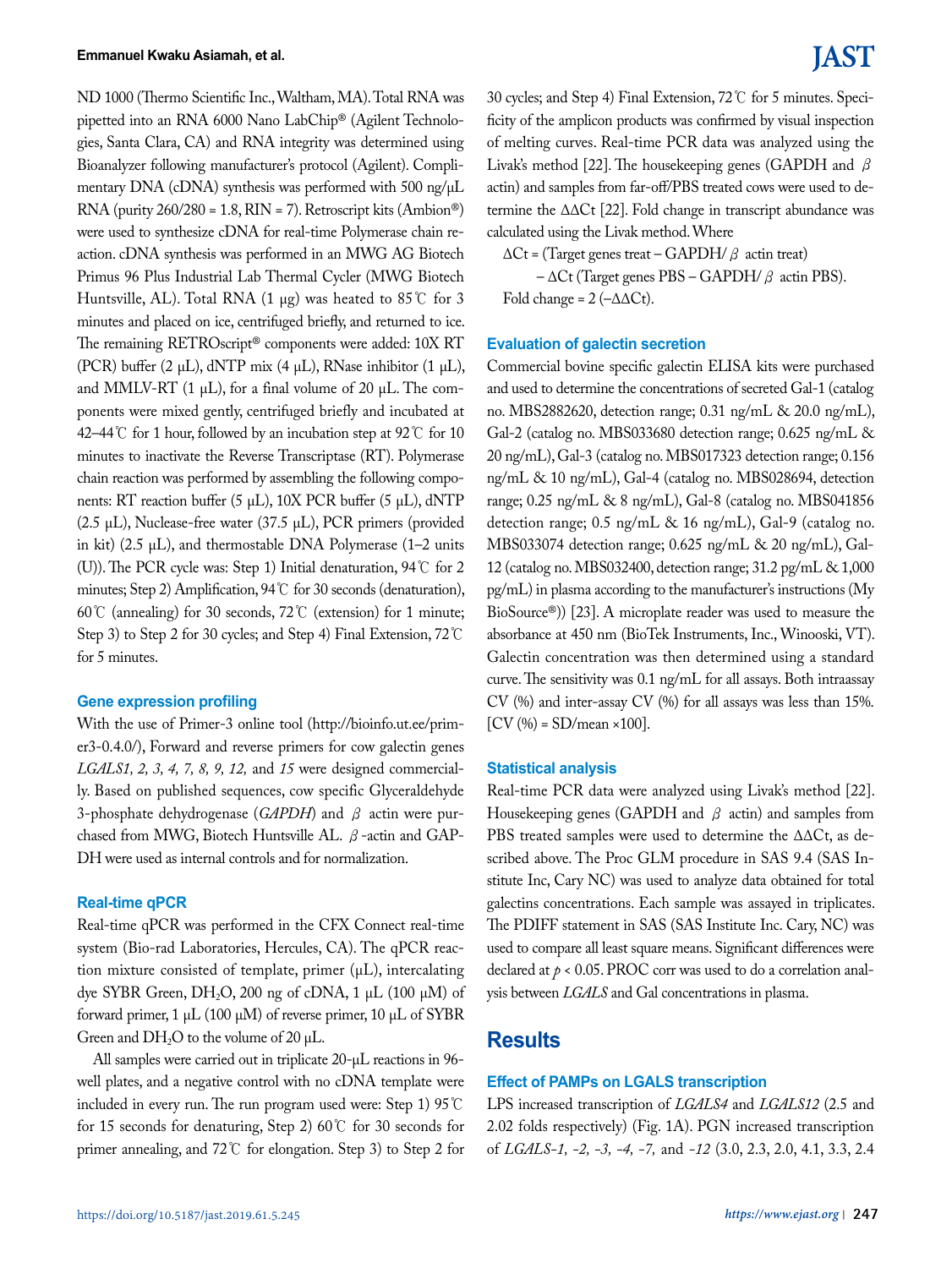

**Fig. 1. Fold changes in mRNA expression of** *LGALS-1, -2, -3-,4, -7, -8, -9,* **and** *-12* **after stimulation of whole blood with LPS (A), PGN (B),** *POLY I: C* **(C), CpG ODN 2006 (D).** Error lines represent the ± standard deviation of the mean.

folds respectively) (Fig. 1b). Poly I:C increased the transcription of *LGALS1, LGALS4,* and *LGALS8* (1.78, 1.88, and 1.73 folds respectively) (Fig. 1c). CpG oligodeoxynucleotides 2006 (CpG ODN2006) did not cause any significant fold changes in *LGALS* transcription (FC < 2) (Fig. 1d). CpG oligodeoxynucleotides 2216 (CpG ODN2216) increased transcription of *LGALS1* and *LGALS3* (3.8 and 1.6 respectively), but reduced *LGALS2, LGALS4, LGALS 7,* and *LGALS12* (–1.9, –2.0, –2.0 and –2.7) (Fig. 2).

#### **Effects of PAMPs on galectin secretion**

Poly I:C and CpG ODN2006 increased plasma secretion of Gal-1 compared to control (PBS) ( $p = 0.10$  and  $p = 0.0125$  respectively) (Fig. 3a). CpG ODN 2216 increased Gal-2 concentration in plasma compared to control (PBS)  $(p = 0.0459)$  (Fig. 3b). CpG ODN 2216 and CpG ODN 2006 increased Gal-3 compared to control (PBS) (*p* = 0.013 and *p* = 0.0195 respectively) (Fig. 3c). LPS, CpG ODN2216, and CpG ODN2006 reduced Gal-4 concentrations in plasma compared to control (PBS) ( $p = 0.04$ ,  $p = 0.0005$  and  $p$  = 0.0273 respectively (Fig. 4a). PGN and Poly I:C increased Gal-



**Fig. 2. Fold changes in mRNA expression of** *LGALS-1, -2, -3-,4, -7, -8, -9,* **and** *-12* **after stimulation of whole blood with CpG ODN (2216) class A (N = 5).** Error lines represent the ± standard deviation of the mean.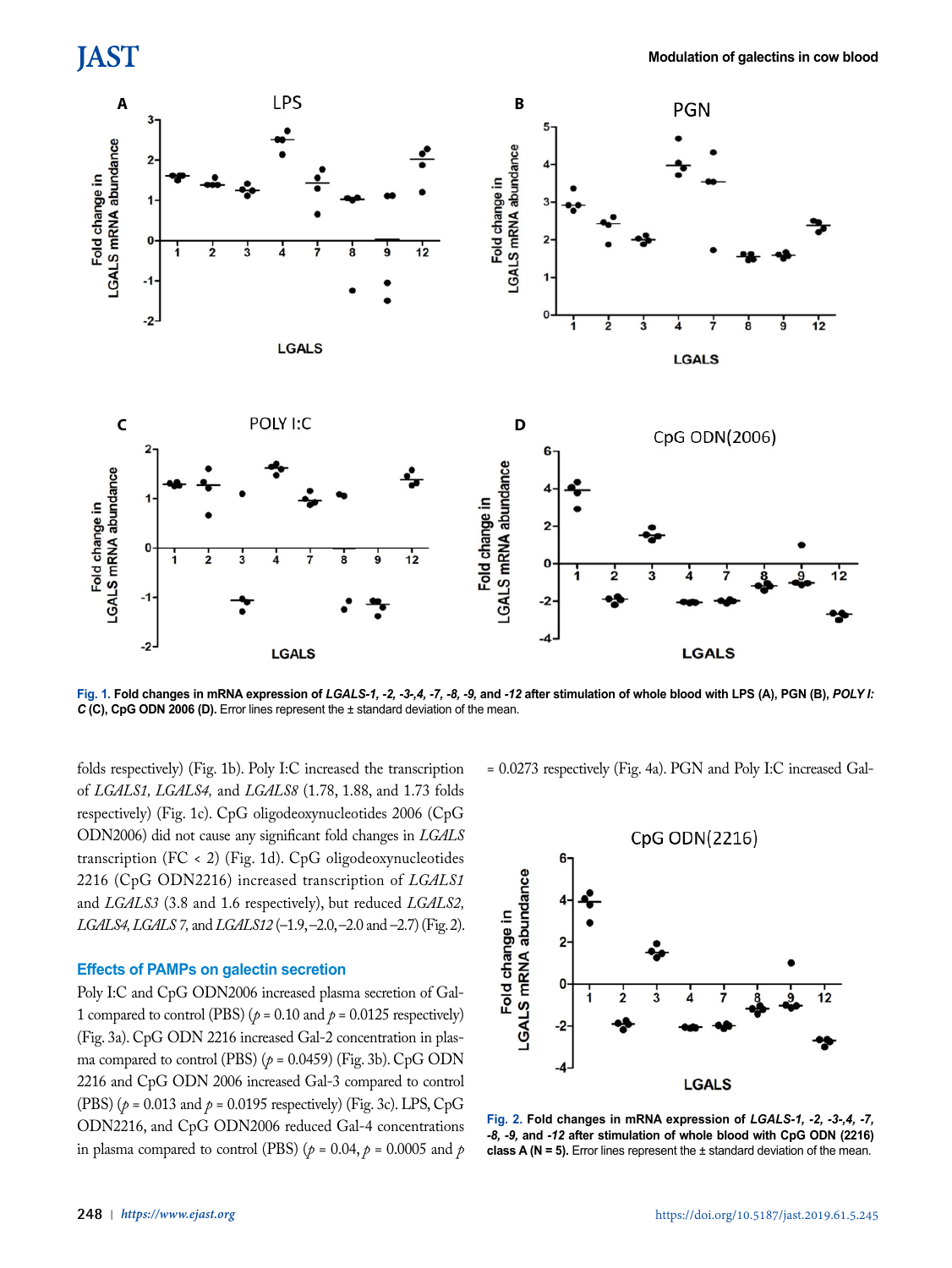

**Fig. 3. Effects of stimulating cow blood from multiparous Holstein with Lipopolysaccharide (LPS), Peptidoglycan (PGN), Polyinosinic-Polycytidylic Acid (Poly I:C), CpG ODN (2216) class A, CpG ODN (2006) class B on plasma Gal-1 (A), Gal-2 (B), Gal-3 (C), and Gal-4 (D) (N = 5).**  Error lines represent the ± standard deviation of the mean. \*significantly different from the control (PBS) at *p* < 0.05.





**Fig. 4. Effects of stimulating cow blood from multiparous Holstein with Lipopolysaccharide (LPS), Peptidoglycan (PGN), Polyinosinic-Polycytidylic Acid (Poly I:C), CpG ODN (2216) class A, CpG ODN (2006) class B on plasma Gal-8 (A), Gal-9 (B) and Gal-12 (C) (N = 5).** Error lines represent the ± standard deviation of the mean. \*significantly different from the control (PBS) at *p* < 0.05.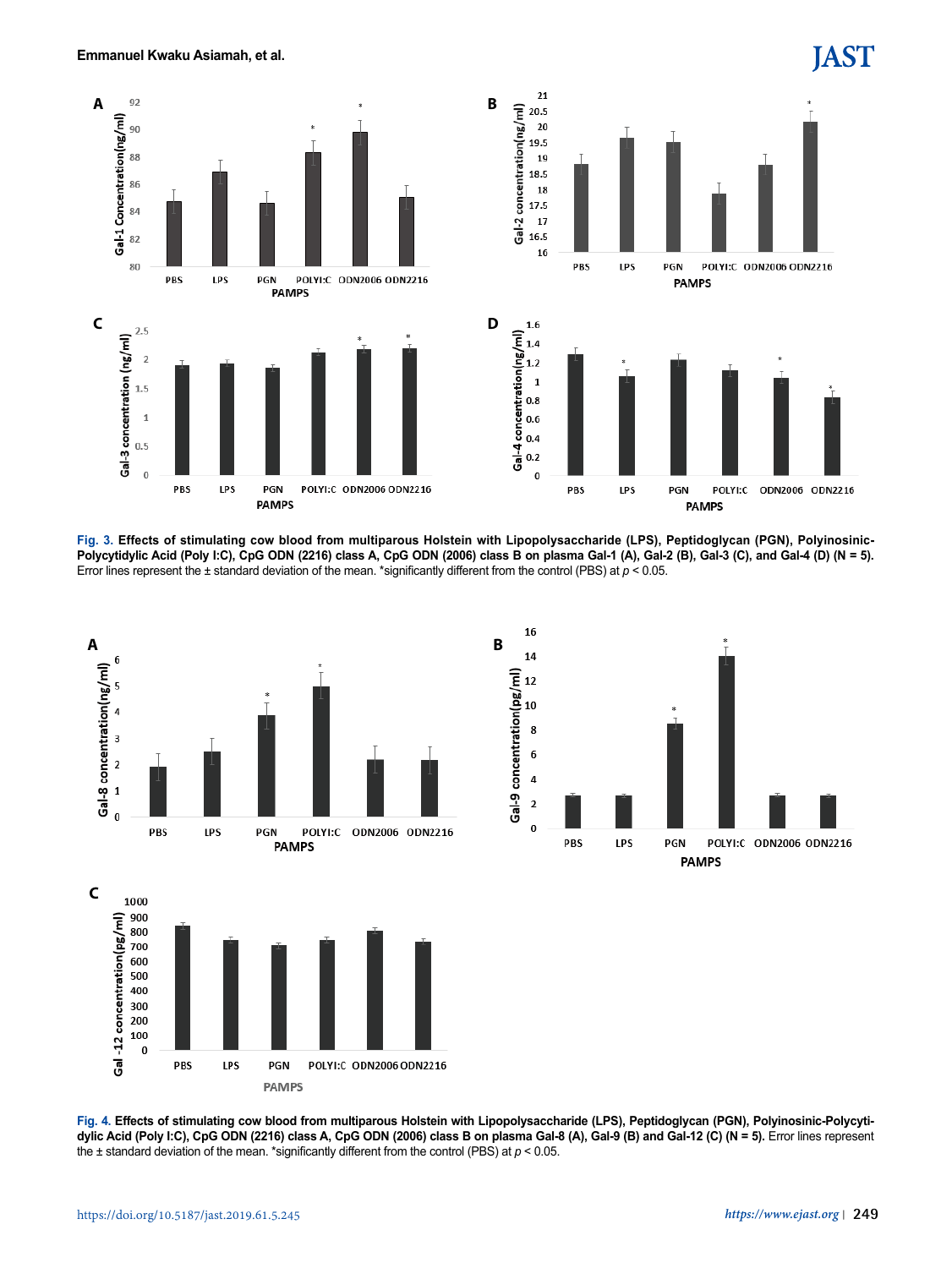8 secretion compared to control (PBS) ( $p = 0.001$  and  $p < 0.001$ respectively (Fig. 4a). PGN and Poly I:C increased Gal-9 secretion compared to control (PBS) ( $p = 0.001$  and  $p \le 0.001$  respectively) (Fig. 4b). PAMPs did not affect plasma concentration of Gal-12 (*p*  $> 0.05$ ) (Fig. 4c).

#### **Analysis of correlation between galectin transcription and secretion**

*LGALS1* correlated negatively with Gal-1 ( $p = 0.02$ ) and correlated positively with Gal-2 (*p* = 0.03). *LGALS2* correlated positively with Gal-4 (*p* =< 0.0001) and Gal-3 (*p* = 0.0009). *LGALS3* correlated negatively with Gal-1 (*p* = 0.006) and Gal-3 (*p* = 0.05). *LGALS4* correlated positively with Gal-4 ( $p = 0.0001$ ) and negatively with Gal-3. *LGALS8* correlated positively with Gal-8 ( $p = 0.0001$ ), Gal-9 ( $p = 0.0001$ ) and Gal-4 ( $p = 0.0002$ ), and negatively with Gal-2 (*p* =< 0.0002). *LGALS9* correlated positively with Gal-9 (*p* = 0.007), Gal-8 ( $p$  = 0.0006) and Gal-4 ( $p$  = 0.002), and negatively with Gal-3.

*LGALS12* correlated positively with Gal-4 ( $p = 0.0001$ ) and negatively with Gal3 ( $p = 0.0073$ ).

### **Discussion**

In the past few years, galectins have been shown to participate in the regulation of both innate and adaptive immunity [13,24]. Furthermore, there is research that supports the ability of Gals to recognize microbial pathogens like viruses, bacteria and protozoan parasites [15] directly. The ability of Gals to function as PRRs in the immune defense against invading microbes makes them indispensable components in the innate immune response [16]. To test whether microbial infection affects galectin expression in cow blood, we treated blood with natural bacteria cell wall components (LPS and PGN), synthetic bacterial DNA adjuvants (CpGODN2006 and CpGODN2216) and viral RNA (Poly I:C). Treatment of cells with PAMPs mimic microbial infection and regulates expression of various genes [25]. The current study showed that PAMP modulates *LGALS* gene transcription as well as Gal secretion differentially in cow blood. Both transcription and secretion depended on the type of stimulant used.

Bacterial LPS and PGN designated PAMPs, are recognized by TLR-4 and TLR-2 respectively [26]. The binding of these PAMPs to their receptors is characterized by transcription of genes involved in immune responses and secretion of cytokines [8,9,27]. In the present study, LPS stimulation increased the transcription of *LGALS4* and *LGALS12* in cow blood (Fig. 1a). Gal-4 has been studied to be only expressed in inflamed cells and therefore has a more restricted distribution in normal cells [28]. Gal-4 also promotes resolution of inflammatory diseases, therefore, making it an important player in immune responses [29]. Gal-12, on the other hand, is preferentially expressed in adipose tissues and has also been studied to be associated with impaired metabolic conditions [30]. Both Gal-4 and Gal-12 exert regulatory functions in immune cells and have strong potential as biomarkers. This data suggests a possible role of Gal-4 and -12 in the recognition and resolution of gram-negative bacteria in cows. The relationship between LPS and the transcription of these galectins need to be explored.

 The gram-positive bacterial cell wall, PGN also increased transcription of *LGALS4* and *LGALS12* as well as all galectins tested. The differential *LGALS* transcription and secretion in response to LPS and PGN observed in the study suggest distinct immunological activities in response to these PAMPs. This also accentuates the fact that both gram-positive and gram-negative are recognized by different receptors to elicit different immunological responses. Thus, either LPS or PGN can be used as adjuvants to induce the production of different galectins.

Recently, galectins have been observed to interact directly with the  $\beta$ -galactosides on the surface of viruses thereby participating in antiviral defense, via the activation of the innate and adaptive immune responses [31,32]. Previous research has shown that viral infection has modulatory effects on galectin expression and function [33]. In this study, galectin expression in blood in response to viral challenge assessed by a PolyI:C challenge. Poly I:C is a viral PAMP that promotes cellular recognition of RNA viruses by binding to TLR3 to induce proinflammatory, as well as regulatory and cytokine responses [34]. In this study, Poly I:C increased the transcription of *LGALS1, LGALS4,* and *LGALS8* with a subsequent secretion of Gal-1, -3, -8 and 9 in plasma. In a previous study, secretion of several galectins, including Gal-1 and -3 were increased in virus-infected macrophages [35]. Gonzalez et al. (2005) has also postulated that induced Gal-1 secretion after a viral infection is beneficial for the virus due to its anti-inflammatory functions [31]. On the contrary, Gal-3 has opposing functions since it recruits inflammatory cells to the site of infection. It is possible that the balance between the secreted extracellular Gal-1 and -3 in the current may regulate the direction of the inflammatory response in cows. It is also noteworthy that Gal-8, which has been known to be involved in phagocytosis [36] is transcribed and secreted upon viral PAMP stimulation. The current study suggests that these galectins may also be involved in recognition of viral PAMPs and promote the removal of these viral pathogens through phagocytosis, or prevent viruses from entering the host cell.

Studies have indicated that oligodeoxynucleotides (CpG ODNs) containing unmethylated CpG dinucleotides are potent activators of both innate and adaptive immunity [37]. CpG ODNs are recognized by the Toll-like receptor 9 (TLR9) [38]. The TLR9 signaling pathway involves mitogen‐activated protein kinases, and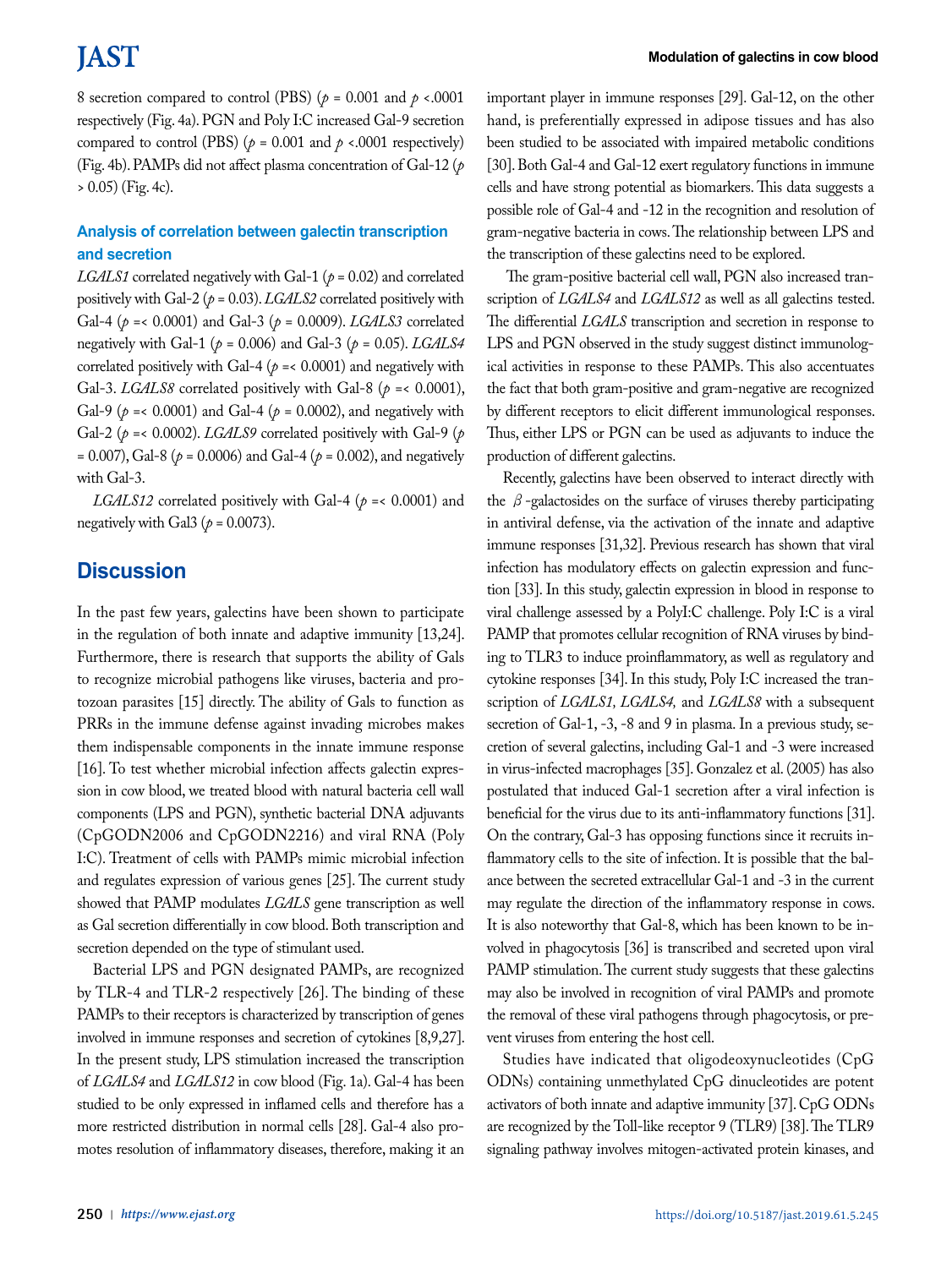#### **Emmanuel Kwaku Asiamah, et al.**

NF‐kB‐inducing kinase‐IKK‐ Inhibitor of KappaB Kinase (IkB) pathways [39]. Both CpG ODN 2216 and CpG ODN 2006 have been studied to show distinct functional profiles depending on the type of CD8+ cells they are exposed to. CpG ODN 2216 induces high amounts of interferon alpha in plasmacytoid dendritic cells whereas CpG ODN2006 only induces small amounts of IFN alpha [40]. Furthermore, CpG ODN2006 has also been studied to be a weak activator of natural killer cells compared to CpG ODN2216 [41]. This proves that both CpG ODN motifs show distinct immunologic activities. In the present study, the 2 types of CpG ODN adjuvants also affected *LGALS* transcription and secretion distinctively in cow blood. Although no fold changes were observed in *LGALS* transcription (FC < 2), CpG ODN2006 treatment increased secretion of Gal-1 and Gal3 in plasma (Fig. 1d). This increase supports the proinflammatory roles of CpG ODNs since Gal-1 and Gal-3 are proinflammatory in pathogenic conditions. CpG ODN2216, however, increased Gal-2, a pro-apoptotic galectin and Gal-3, a proinflammatory galectin. This also points to a balance in immune response upon PAMP recognition. Improper orchestration of the immune response to microbial infections may lead to sepsis, a condition caused by an overwhelming immune responses [7].

It was also important to note from this study that although LPS and the CpG ODNs motifs are both of bacteria origin, LPS did not affect galectin secretion in plasma. This could mean that Gal secretion in cow blood is increased in response to bacteria DNA compared to its cell wall components. The concentration of LPS (10 µg) used as well as the length of exposure could also cause variation in transcription and translation in blood [42]. Also, the fact that transcription of *LGALS4* was reduced in blood treated the CpG ODN motifs is noteworthy since both PAMPs are synthetic adjuvants. This points to a negative regulatory effect of these PAMPs on *LGALS4*. The results of this study have implications for vaccination and use of synthetic PAMPs in cows and immunomodulation.

### **Conclusion**

The results demonstrate that PAMPs differentially modulate transcription of mRNA and secretion of Gal in cow blood. Elucidation of the relationship between PAMPS and galectin expression may help to define their roles in infectious diseases as well as aid in drug design for the dairy industry.

#### **Competing interests**

No potential conflict of interest relevant to this article was reported.

#### **Funding sources**

National Institute of Food and Agriculture Evans Allen funds:

Project Improving Resistance and Resilience: The Role of Galectins in Periparturient Ruminants. No. NC.X-300-5-16-120-1.

#### **Acknowledgements**

The authors are grateful to the National Institute of Food and Agriculture Evans Allen funds: Project Improving Resistance and Resilience: The Role of Galectins in Periparturient Ruminants. No. NC.X-300-5-16-120-1 for funding the research. Special thanks also go to the North Carolina Agricultural and Technical State University Dairy Unit especially, Mr. Corey Burgess for assisting with blood sampling. We would also like to thank Dr. Hamid Ismail for making sure all supplies were available to make this research possible.

#### **Availability of data and material**

Upon reasonable request, the datasets of this study can be available from the corresponding author.

#### **Authors' contributions**

Conceptualization: Worku M.

- Data curation: Worku M, Asiamah EK.
- Formal analysis: Worku M, Asiamah EK, Adjei-Fremah S, Ekwemalor K, Osei B.
- Methodology: Worku M, Asiamah EK, Adjei-Fremah S, Ekwemalor K, Osei B.
- Software: Asiamah EK, Adjei-Fremah S.

Validation: Newman R.

- Investigation: Asiamah Ek, Worku M.
- Writing original draft: Worku M, Asiamah EK.
- Writing review & editing: Worku M, Asiamah EK, Adjei-Fremah S, Ekwemalor K, Osei B, Newman R.

#### **Ethics approval and consent to participate**

All protocols for handling of animals was approved by the Institutional Animal Care and Use Committee (IACUC) of North Carolina A&T State University.

#### **ORCID**

Emmanuel K Asiamah https://orcid.org/0000-0001-8142-6211 Kingsley Ekwemalor https://orcid.org/0000-0003-2073-2623 Sarah Adjei-Fremah https://orcid.org/0000-0001-6198-7097 Bertha Osei https://orcid.org/0000-0001-5162-3388 Robert Newman https://orcid.org/0000-0002-3865-0266 Mulumebet Worku https://orcid.org/0000-0003-3663-4745

### **References**

1. LeBlanc SJ, Lissemore KD, Kelton DF, Duffield TF, Leslie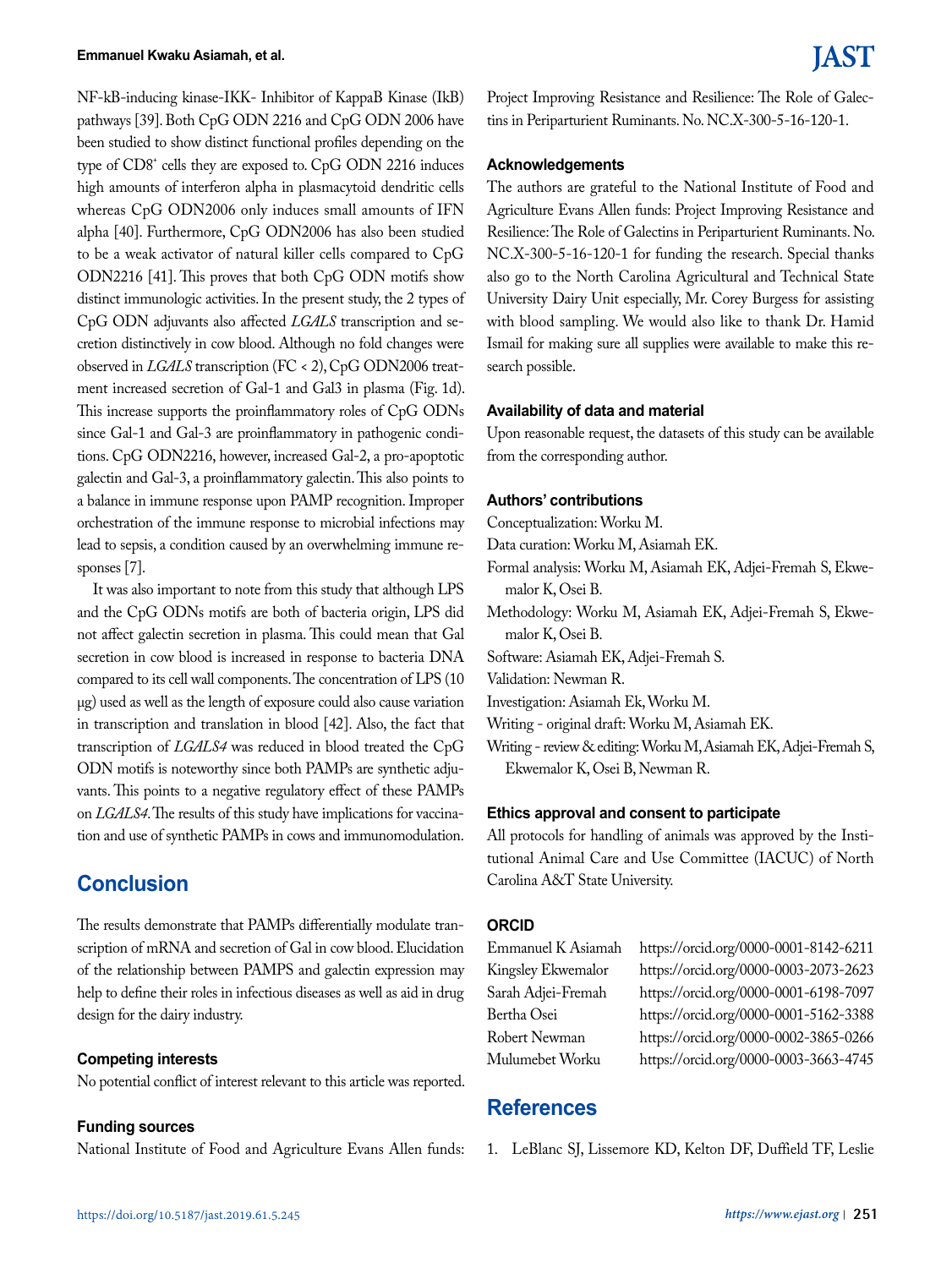KE. Major advances in disease prevention in dairy cattle. J Dairy Sci. 2006;89:1267-79.

- 2. Bannerman DD. Pathogen-dependent induction of cytokines and other soluble inflammatory mediators during intramammary infection of dairy cows. J Anim Sci. 2009;87 Suppl 13:10-25.
- 3. Sarukhan A, Martinez-Florensa M, Escoda-Ferran C, Carrasco E, Carreras E, Lozano F. Pattern recognition by CD6: a scavenger-like lymphocyte receptor. Curr Drug Targets 2016;17:640-50.
- 4. Schaefer TM, Fahey JV, Wright JA, Wira CR. Innate immunity in the human female reproductive tract: antiviral response of uterine epithelial cells to the TLR3 agonist poly (I:C). J Immunol. 2005;174:992-1002.
- 5. Nichani AK, Mena A, Popowych Y, Dent D, Townsend HG, Mutwiri GK, et al. In vivo immunostimulatory effects of CpG oligodeoxynucleotide in cattle and sheep. Vet Immunol Immunopathol. 2004;98:17-29.
- 6. Griebel PJ, Brownlie R, Manuja A, Nichani A, Mookherjee N, Popowych Y, et al. Bovine toll-like receptor 9: a comparative analysis of molecular structure, function and expression. Vet Immunol Immunopathol. 2005;108:11-6.
- 7. Asiamah EK, Adjei-Fremah S, Osei B, Ekwemalor K, Worku M. An extract of Sericea Lespedeza modulates production of inflammatory markers in pathogen associated molecular pattern (PAMP) activated ruminant blood. J Agr Sci. 2016;8:1.
- 8. Asiamah EK, Adjei-Fremah S, Ekwemalor K, Worku M. Nystatin modulates genes in immunity and wingless signaling pathways in cow blood. J Mol Biol Res. 2017;7:1.
- 9. Adjei-Fremah S, Ekwemalor K, Asiamah E, Ismail H, Worku M. Transcriptional profiling of the effect of lipopolysaccharide (LPS) pretreatment in blood from probiotics-treated dairy cows. Genom Data 2016;10:15-8.
- 10. Werling D, Jungi TW. TOLL-like receptors linking innate and adaptive immune response. Vet Immunol Immunopathol. 2003;91:1-12.
- 11. Plaizier JC, Krause DO, Gozho GN, McBride BW. Subacute ruminal acidosis in dairy cows: the physiological causes, incidence and consequences. Vet J. 2008;176:21-31.
- 12. Tilman D, Cassman KG, Matson PA, Naylor R, Polasky S. Agricultural sustainability and intensive production practices. Nature 2002;418:671-7.
- 13. Rabinovich GA, Baum LG, Tinari N, Paganelli R, Natoli C, Liu FT, et al. Galectins and their ligands: amplifiers, silencers or tuners of the inflammatory response? Trends Immunol. 2002;23:313-20.
- 14. van Kooyk Y, Rabinovich GA. Protein-glycan interactions in the control of innate and adaptive immune responses. Nat Im-

munol. 2008;9:593-601.

- 15. Vasta GR. Galectins as pattern recognition receptors: structure, function, and evolution. Adv Exp Med Biol. 2012;946:21-36.
- 16. Sato S, St‐Pierre C, Bhaumik P, Nieminen J. Galectins in innate immunity: dual functions of host soluble  $\beta$ -galactoside‐binding lectins as damage‐associated molecular patterns (DAMPs) and as receptors for pathogen‐associated molecular patterns (PAMPs). Immunol Rev. 2009;230:172-187.
- 17. Wang M, Wang L, Huang M, Yi Q, Guo Y, Gai Y, et al. A galectin from Eriocheir sinensis functions as pattern recognition receptor enhancing microbe agglutination and haemocytes encapsulation. Fish Shellfish Immunol. 2016;55:10-20.
- 18. Mishra BB, Li Q, Steichen AL, Binstock BJ, Metzger DW, Teale JM, et al. Galectin-3 functions as an alarmin: pathogenic role for sepsis development in murine respiratory tularemia. PloS one 2013;8:e59616.
- 19. LeBlanc SJ, Duffield TF, Leslie KE, Bateman KG, Keefe GP, Walton JS, et al. Defining and diagnosing postpartum clinical endometritis and its impact on reproductive performance in dairy cows. J Dairy Sci. 2002;85:2223-6.
- 20. Oliver SP, Murinda SE, Jayarao BM. Impact of antibiotic use in adult dairy cows on antimicrobial resistance of veterinary and human pathogens: a comprehensive review. Foodborne pathog Dis. 2011;8:337-55.
- 21. Asiamah EK. Ex vivo effects of water extracts of sericea lespedeza on cow, sheep and goat blood [Ph.D. dissertation]. Greensboro, NC: North Carolina Agricultural and Technical State University; 2015.
- 22. Livak KJ, Schmittgen TD. Analysis of relative gene expression data using real-time quantitative PCR and the 2− ΔΔCT method. methods 2001;25:402-8.
- 23. Asiamah EK, Adjei-Fremah S, Ekwemalor K, Sordillo L, Worku M. Parity and periparturient period affects galectin gene expression in Holstein cow blood. J Appl Biotechn. 2018;6:20.
- 24. Vasta GR. Roles of galectins in infection. Nat Rev Microbiol. 2009;7:424-38.
- 25. Kawai T, Akira S. The role of pattern-recognition receptors in innate immunity: update on toll-like receptors. Nat Immunol. 2010;11:373-84.
- 26. Adib-Conquy M, Cavaillon JM. Stress molecules in sepsis and systemic inflammatory response syndrome. FEBS Lett. 2007;581:3723-33.
- 27. Ekwemalor K, Asiamah E, Osei B, Ismail H, Worku M. Evaluation of the effect of probiotic administration on gene expression in goat blood. J Mol Biol Res. 2017;7:88.
- 28. Huflejt ME, Leffler H. Galectin-4 in normal tissues and cancer. Glycoconjugate J. 2003;20:247-55.